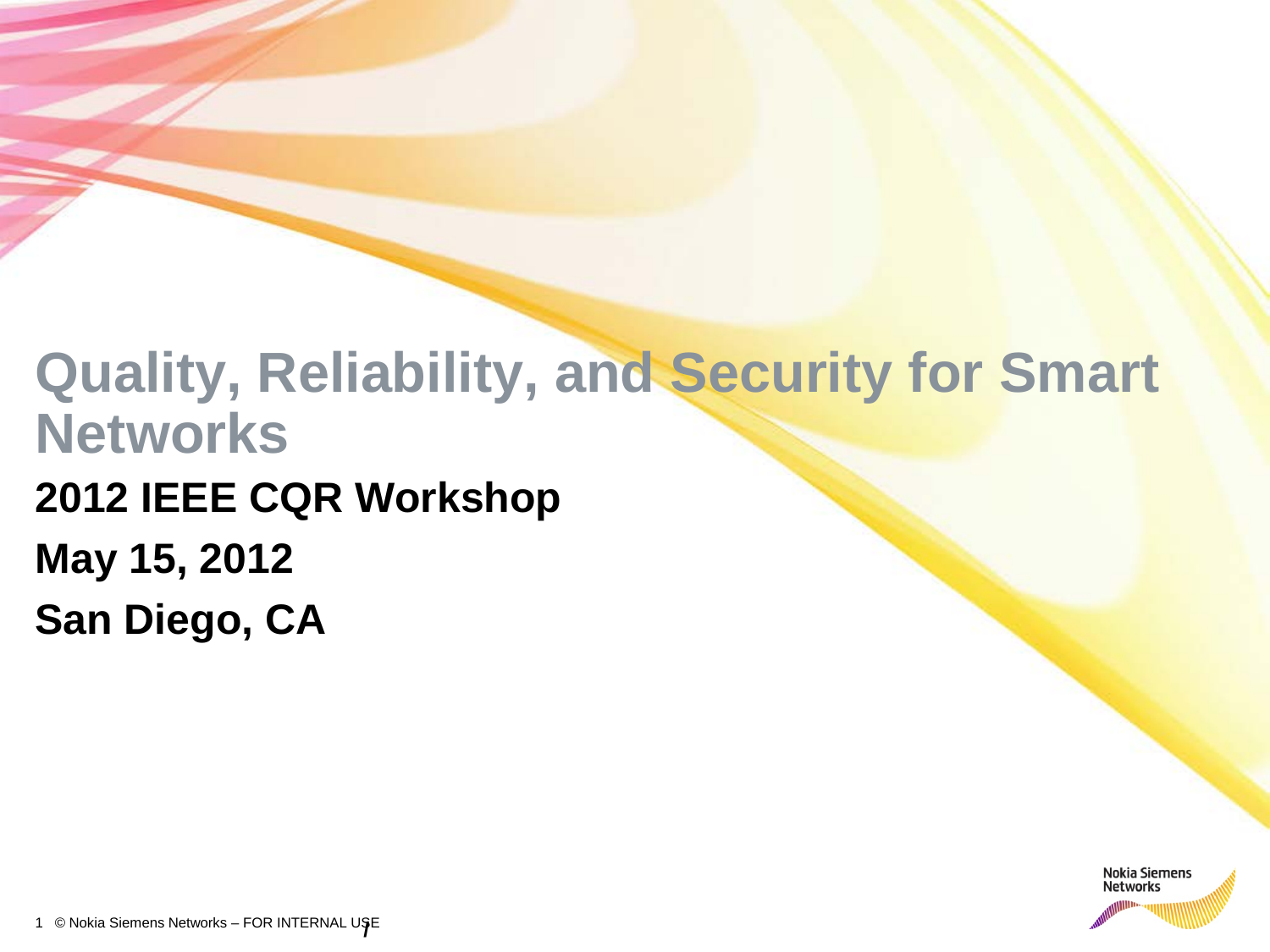## **Smart Device Sales Continue to Grow**

#### • **The Guardian reported forecast of all tablet sales to rise to almost 60% of PC sales**

•**http://www.guardian.co.uk/technology/2011/sep/22/tabletforecast-gartner-ipad**

#### •**Juniper Research reported e-Reader sales will continue to rise from 25m in 2011 to 67m in 2014**

•**http://juniperresearch.com/viewpressrelease.php?pr=272**

• **Per Gartner, "In 2011 as a whole, end users bought 1.8 billion units, an 11.1 percent increase from 2010 (see Table 2)."**



•**http://www.gartner.com/it/page.jsp?id=1924314**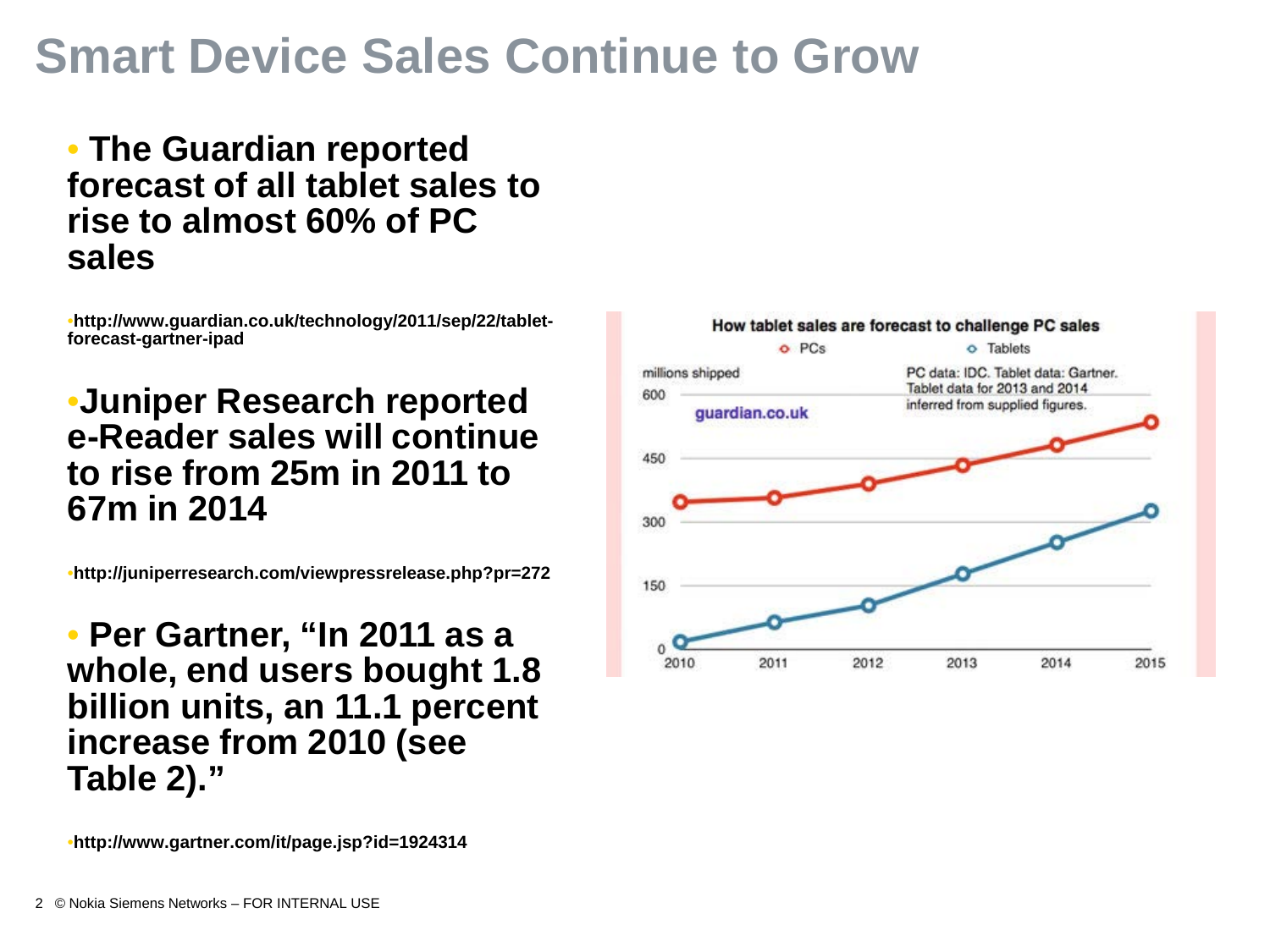# **Penetration of Smartphones**

#### •**Nielsen Reported in Feb, 2012, that Smartphone penetration in the US was 49.7%**

•**http://blog.nielsen.com/nielsenwire/online\_mobile/sm artphones-account-for-half-of-all-mobile-phonesdominate-new-phone-purchases-in-the-us**

### • **Nielsen reported In March 2012, smartphone penetration was 50.4%**

•**http://techcrunch.com/2012/05/07/nielsensmartphones-used-by-50-4-of-u-s-consumersandroid-48-5-of-them/**

#### • **Nielsen also reported use of Smartphones varies depending on age group**

•**http://blog.nielsen.com/nielsenwire/online\_mobile/ge neration-app-62-of-mobile-users-25-34-ownsmartphones/**

#### **U.S. Smartphone Penetration**

February 2012, Nielsen Mobile Insights



Source: Nielsen

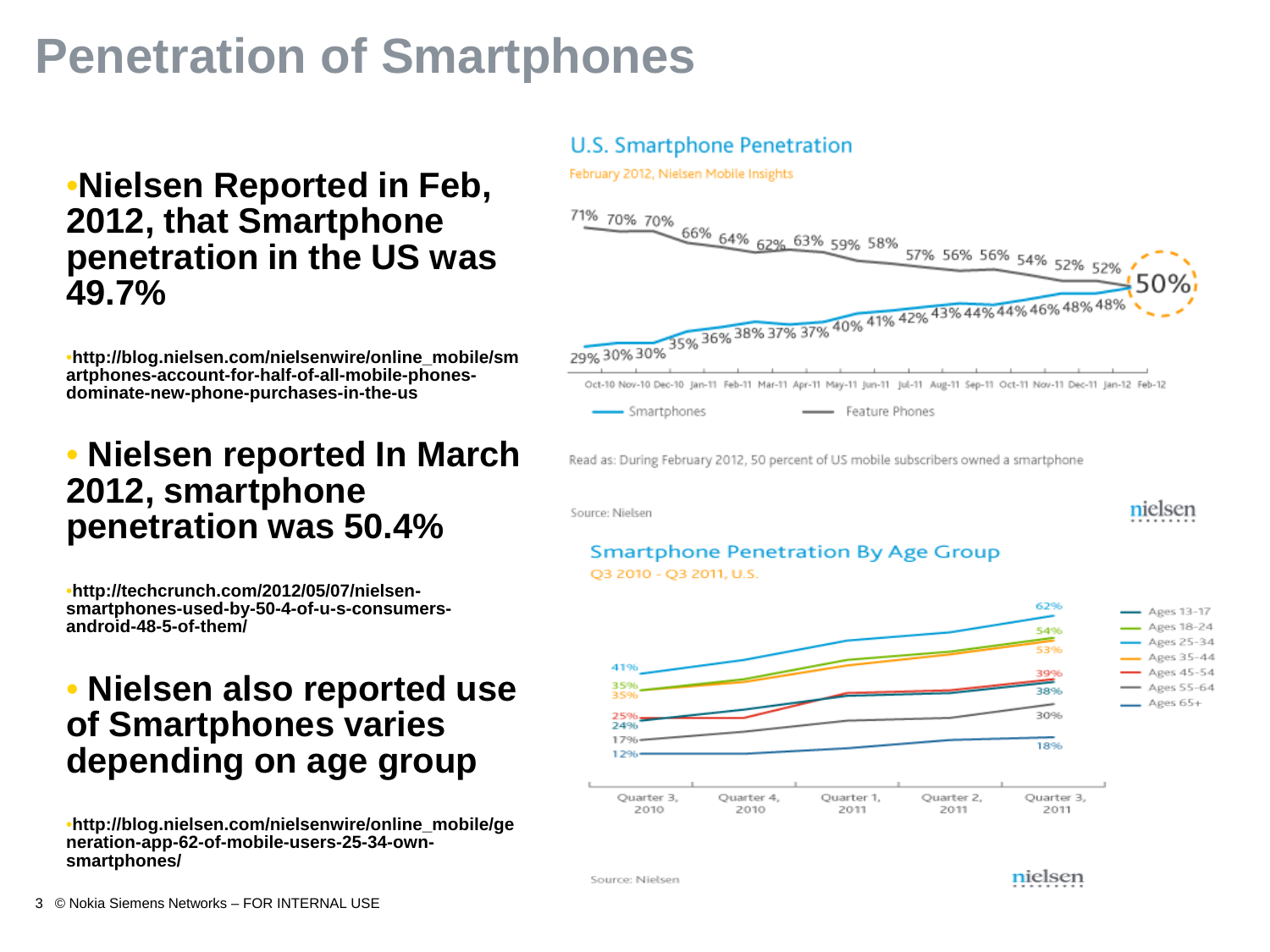### **Example: Graph of Apple Devices Sold vs. Time in market**

• **Tim Cook, CEO of Apple: "This 55 is something no one would have guessed. Including us. To put it in context, it took us 22 years to sell 55 million Macs. It took us about 5 years to sell 22 million iPods, and it took us about 3 years to sell that many iPhones. And so, this thing is, as you said, it's on a trajectory that's off the charts"** 

•**Horace Dideu blogged that Apple has sold more iOS devices (iPhone, iPod, iPad) in 2011 than all Macs ever sold.**

•**See this URL:**

**http://www.asymco.com/2012/02/16/ios -devices-in-2011-vs-macs-sold-it-in-28 years/**

**For more information.**

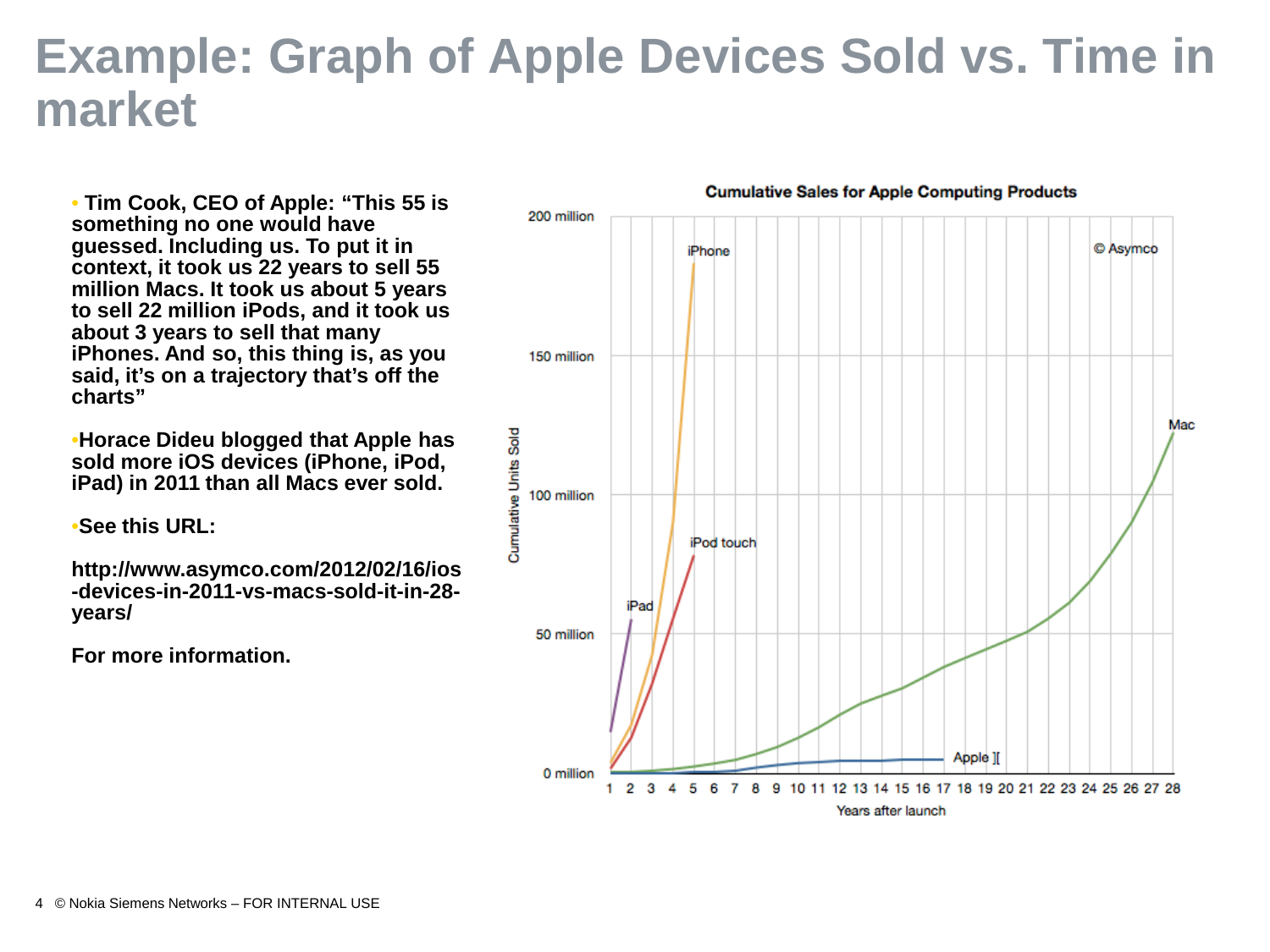# **Smart Device Compared to Other Items**

- Typical Smartphone size = 5"X2.5"X0.4", weighs  $4.0 - 5.5$  oz.
- $Rolodex A box holding 500 (or more) cards$
- Calendar/ Planner
- Office Documents 9" X 11.5" X 2" (Typical Binder)
- Encyclopedia & Dictionary
- **Camera**
- Email!
- Video Game Console (Arcade game) Upright box, or TV plus console plus controllers





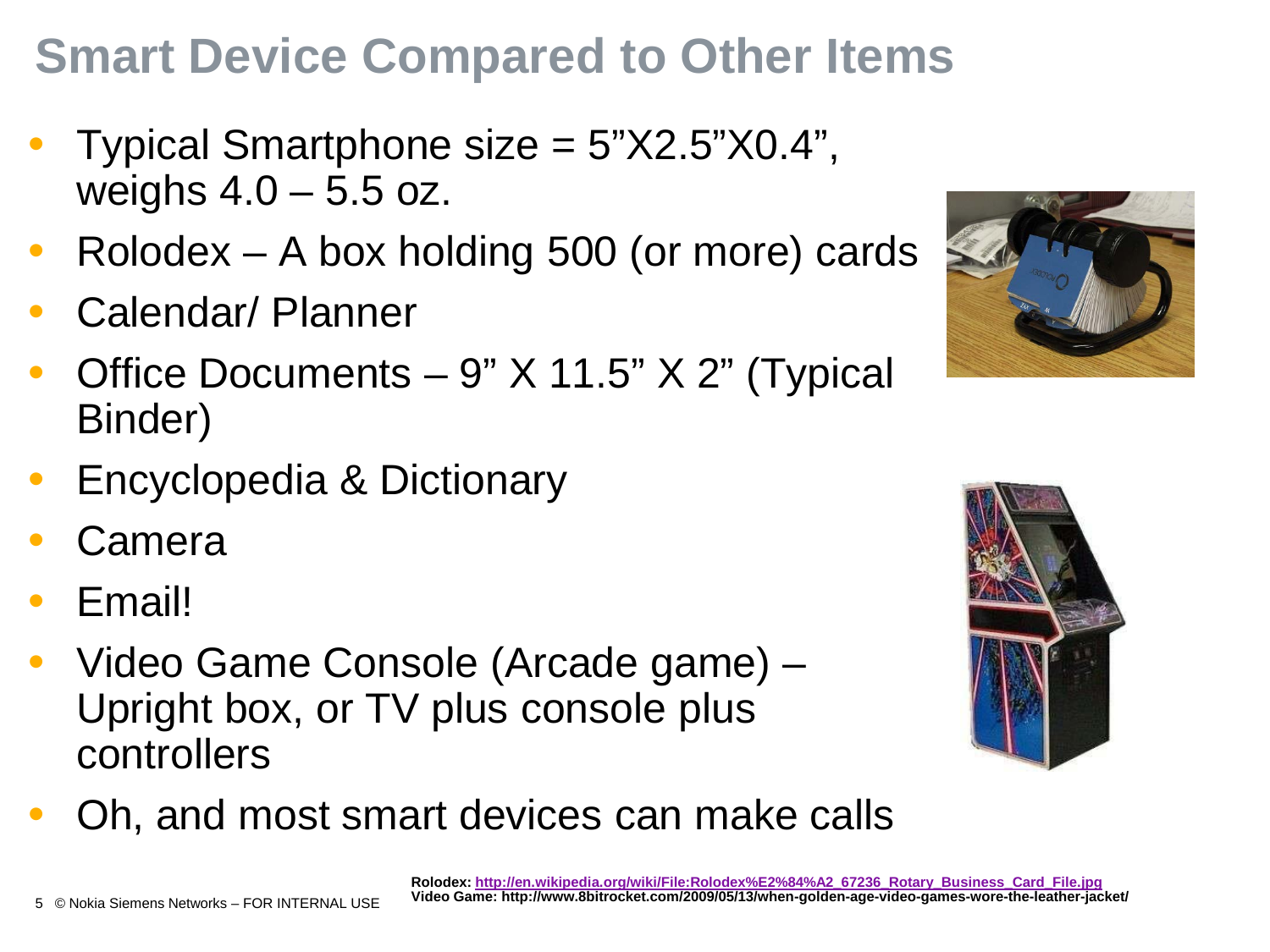### **Is Network Access a Big Deal? And What About Security?**

- Is the impact of these devices to networks significant?
	- Most devices are WiFi enabled
	- Many use 3G/4G networks <- Smartphones, some other devices
	- Very convenient to download music, apps, video
	- Can access DBs and data streams that support services that would have previously been downloaded to the device (Garmin GPS vs. Google Maps)
	- Doesn't data just come out of a pipe or conduit?
	- How does the Cloud fit into all of this?
- What About Security?
	- Personal Data
	- Work Data
	- Device is stolen, lost, or broken? What then?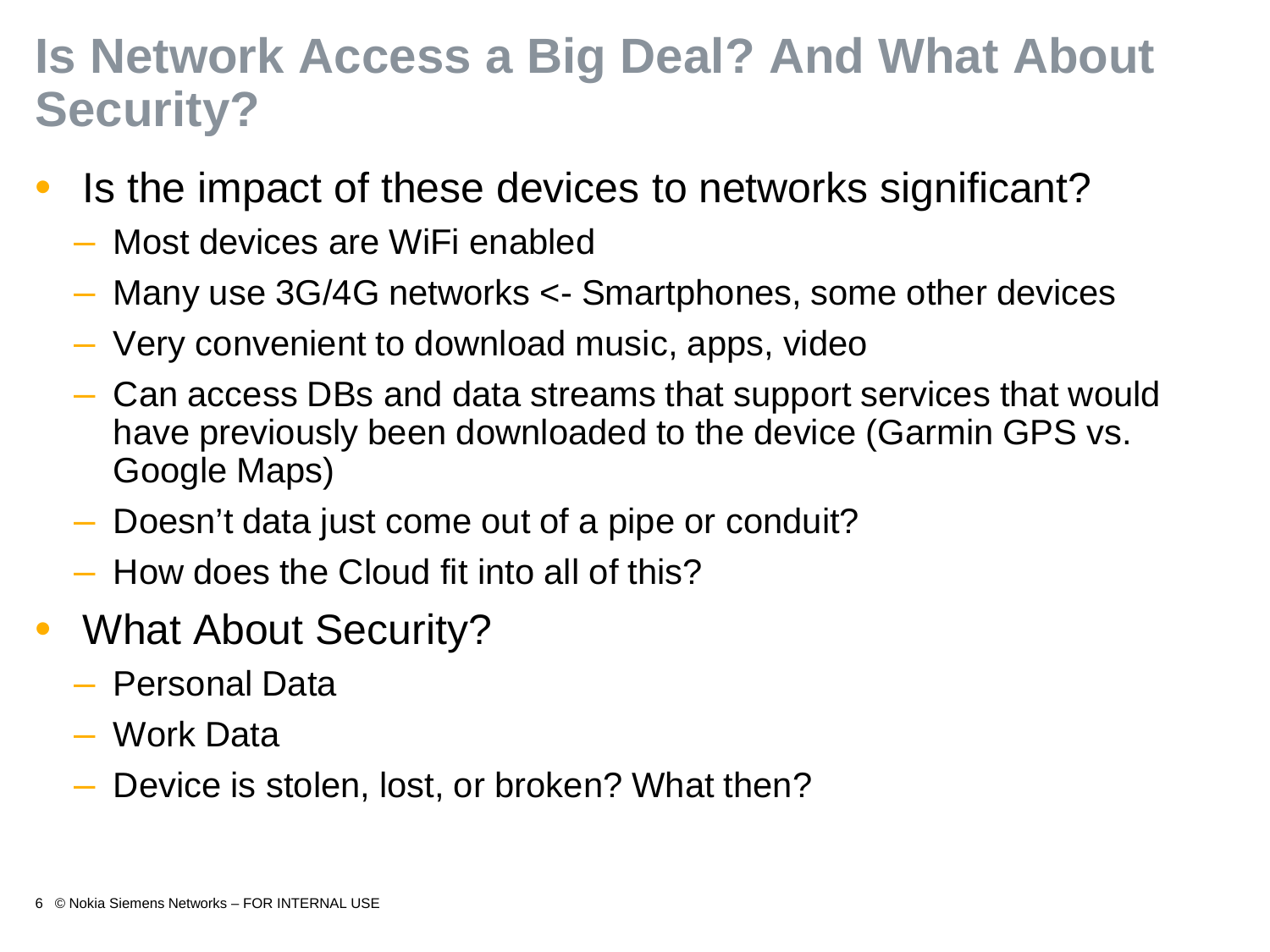## **The Real Reason Behind the Smartphone Explosion**